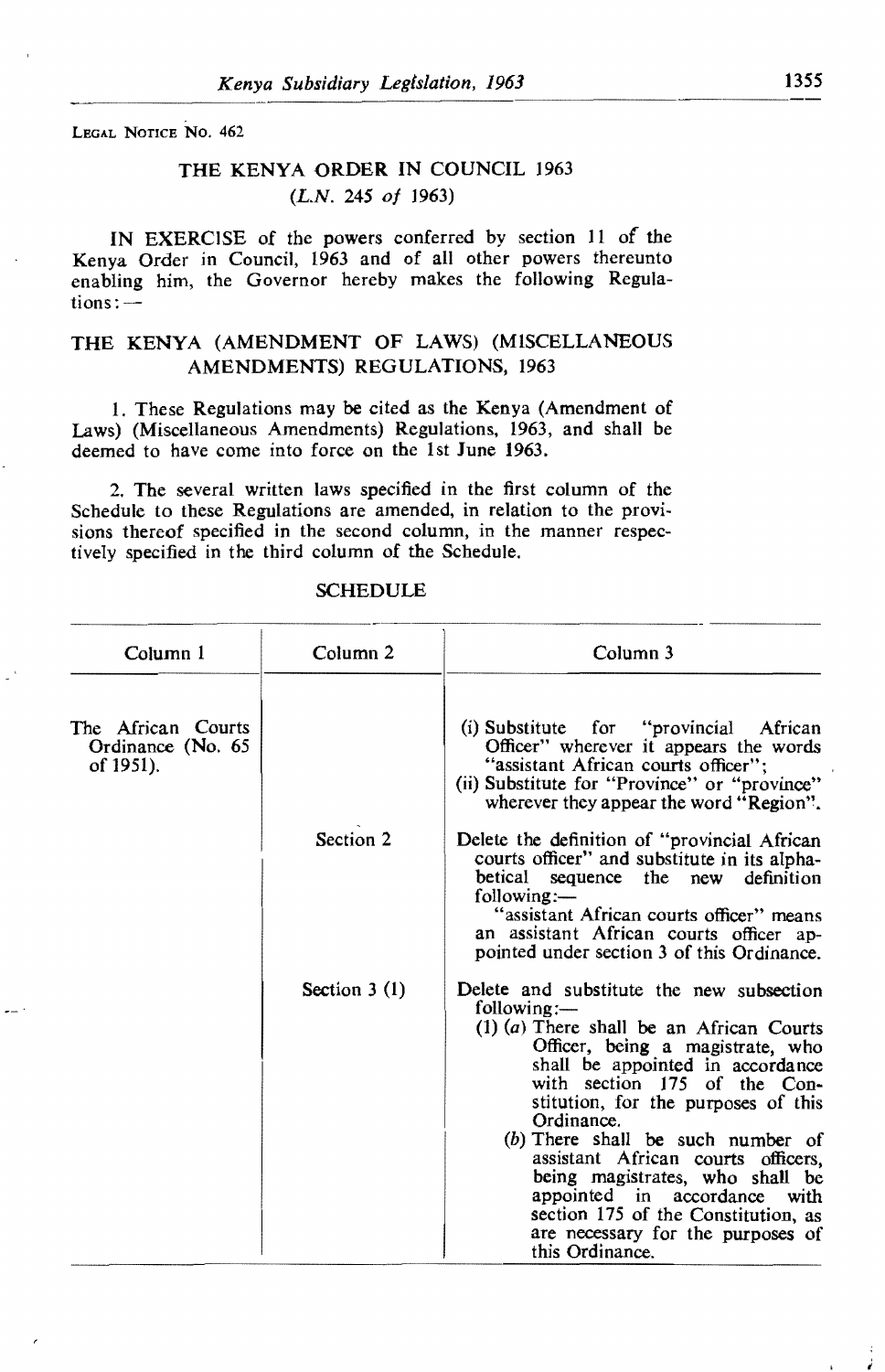## SCHEDULE-(Contd.)

| Column 1                                                                 | Column <sub>2</sub>                  | Column 3                                                                                                                                                                                                                                                                                                                           |
|--------------------------------------------------------------------------|--------------------------------------|------------------------------------------------------------------------------------------------------------------------------------------------------------------------------------------------------------------------------------------------------------------------------------------------------------------------------------|
| The African Courts<br>Ordinance (No. 65<br>of $1951$ .—( <i>Contd.</i> ) | Section $4(2)$                       | Delete and substitute the new subsection<br>following:—<br>"(2) The Court of Review shall consist of<br>the following members appointed in<br>accordance with section 175 of the<br>Constitution—<br>$(a)$ a Chairman, being a judge of the<br>Supreme Court;<br>(b) the African Courts Officer; and                               |
|                                                                          | Section $4(4)$                       | $(c)$ two African members".<br>Delete and substitute the new subsection<br>following:-<br>"(4) In the event of any member of the<br>court being unable to act for any<br>reason, a suitably qualified person<br>may be appointed to act in his place<br>during such incapacity".                                                   |
|                                                                          | Section $6(1)$                       | Delete and substitute the new subsection<br>following-<br>6. (1) An African Court shall consist of a<br>president and members appointed in<br>accordance with section 175 of the<br>Constitution.                                                                                                                                  |
|                                                                          | Section 7                            | Delete.                                                                                                                                                                                                                                                                                                                            |
|                                                                          | Section 15 $(b)$<br>Section 17 $(c)$ | Substitute for "Provincial Commissioner"<br>the words "Civil Secretary".<br>Delete.                                                                                                                                                                                                                                                |
|                                                                          |                                      |                                                                                                                                                                                                                                                                                                                                    |
| The Chattels Transfer<br>Ordinance, Cap. 28.                             | Section 7                            | (i) Substitute for "Provincial Commissioner"<br>wherever it appears the words "Civil<br>Secretary".<br>(ii) Substitute for "province" or "provinces"<br>wherever they appear the words "Region"<br>"Regions" respectively.                                                                                                         |
| The Bankruptcy<br>Ordinance, Cap. 53.                                    | Section 2                            | Insert immediately after the definition of<br>"secured creditor" the new definition<br>following-<br>"Service Commission"<br>includes the<br>Public Service Commission of the Govern-<br>ment of Kenya, the Public Service Com-<br>mission of a Region, the Judicial Service<br>Commission and the Police Service Com-<br>mission. |
|                                                                          | Section $55(1)$                      | Insert immediately after "civil service of                                                                                                                                                                                                                                                                                         |
|                                                                          | Section $55(5)$                      | Kenya" the words "or of a Region".<br>Insert immediately after "Governor" the<br>words "or of a Service Commission".                                                                                                                                                                                                               |
| The Bankruptcy<br>Rules, Cap. 53<br>(Sub. Leg.)                          | <b>Rule 259</b>                      | Substitute for "Government Officer" the<br>words "Officer of the Government of<br>Kenya or officer in the public service of a<br>Region".                                                                                                                                                                                          |
|                                                                          | Rule 269                             | Substitute for "Governor" wherever it<br>appears the word "Minister".                                                                                                                                                                                                                                                              |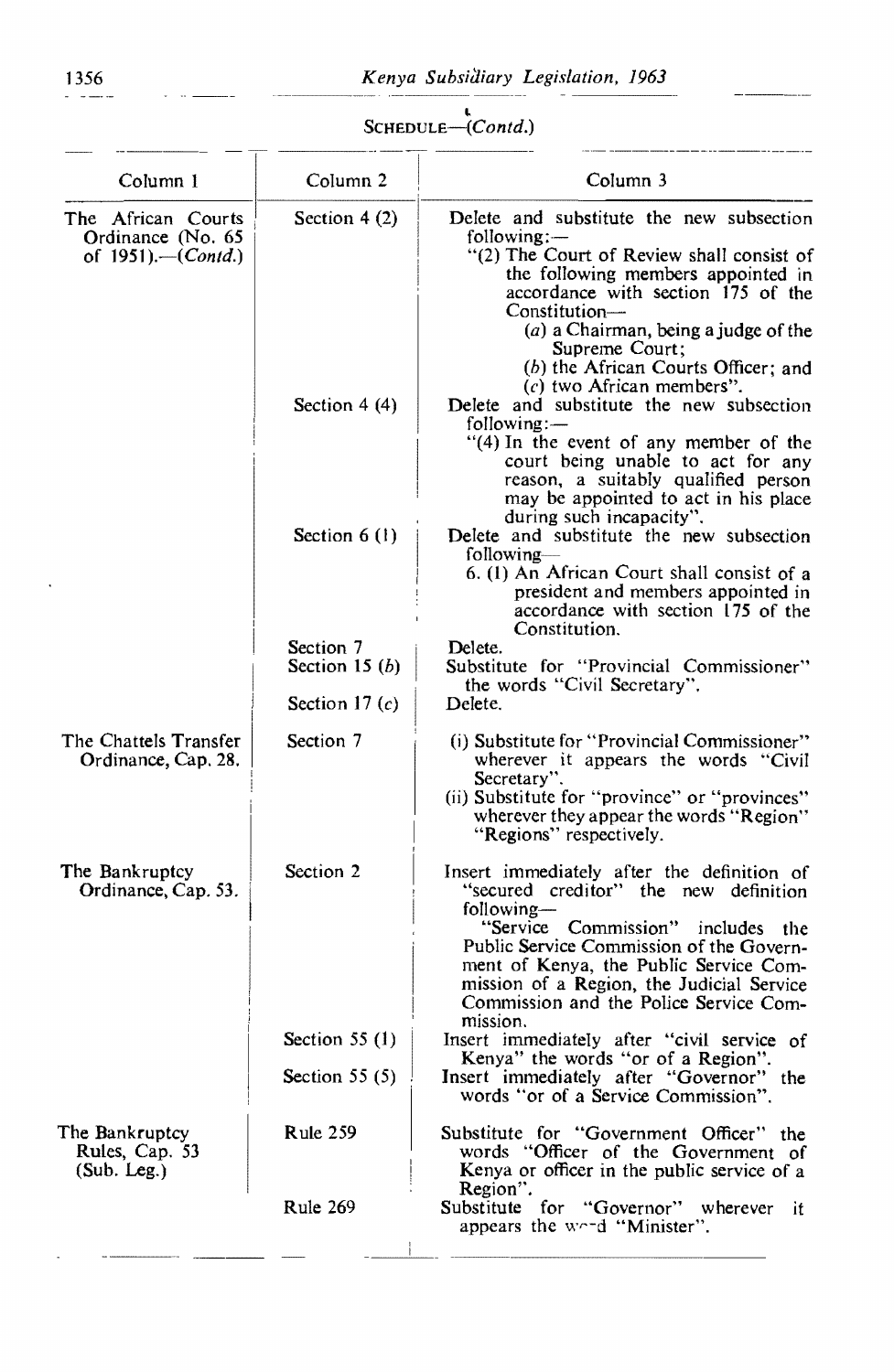é

| Column 1                                                         | Column <sub>2</sub>         | Column 3                                                                                                                                                                                                                                                                                                                    |
|------------------------------------------------------------------|-----------------------------|-----------------------------------------------------------------------------------------------------------------------------------------------------------------------------------------------------------------------------------------------------------------------------------------------------------------------------|
| The Societies<br>Ordinance,<br>Cap. 108.                         | Sections 1 (2), 6 (8)       | Substitute for "Governor" or "Governor in<br>Council" wherever they appear the word<br>"Minister".                                                                                                                                                                                                                          |
|                                                                  | Section 3 (1) $(g)$         | Substitute for "Ordinance"<br>the words<br>"written law".                                                                                                                                                                                                                                                                   |
| The Societies Rules,<br>Cap. 108, (Sub.<br>$Leg.$ ).             | Rule 18                     | Substitute for "Governor in Council" the<br>word "Minister".                                                                                                                                                                                                                                                                |
| The Books and<br>Newspapers<br>Ordinance,<br>Cap. 111.           | Sections $5(1)$ , $10(1)$   | Insert immediately after "Government"<br>wherever it appears the words "or a<br>Regional Assembly".                                                                                                                                                                                                                         |
| The Legitimacy<br>Ordinance.<br>Cap. $145.4$                     | Paragraph 6 of<br>Schedule. | Substitute for "Governor" the word<br>"Minister".                                                                                                                                                                                                                                                                           |
| The Births and Deaths<br>Registration<br>Ordinance,<br>Cap. 149. | Section 5                   | Delete and substitute the new section<br>following—<br>5. (1) The Minister may by notice in the                                                                                                                                                                                                                             |
|                                                                  |                             | Gazette appoint any area to be a<br>registration area for the purposes of<br>this Ordinance.<br>(2) The Minister in relation to the<br>Nairobi Area and a Regional<br>Assembly in relation to its Region<br>may appoint fit and proper persons<br>to be the registrars and deputy<br>registrars for each registration area. |
|                                                                  |                             | Add the new section following—                                                                                                                                                                                                                                                                                              |
|                                                                  |                             | 30. Subject to any rules made by the<br>Minister under section 29 of this Ordin-<br>ance a Regional Assembly in relation to its<br>Region may make rules with regard to all<br>or any of the following matters-                                                                                                             |
|                                                                  |                             | $(a)$ the place in each registration area, and<br>the hours at which births and deaths<br>may be notified and registered;                                                                                                                                                                                                   |
|                                                                  |                             | $(b)$ the conditions under which, and the<br>mode in which registration may be<br>effected without personal attendance;                                                                                                                                                                                                     |
|                                                                  |                             | $(c)$ the inspection of registers, returns and<br>indexes and the provision of certified<br>copies;                                                                                                                                                                                                                         |
|                                                                  |                             | (d) the places at which births and deaths<br>occurring on ships within territorial<br>waters shall be registered;                                                                                                                                                                                                           |
|                                                                  |                             | $(e)$ any matter which is by this Ordinance<br>required to be prescribed;                                                                                                                                                                                                                                                   |
|                                                                  |                             | $(f)$ generally, for carrying into effect the<br>provisions of this Ordinance.                                                                                                                                                                                                                                              |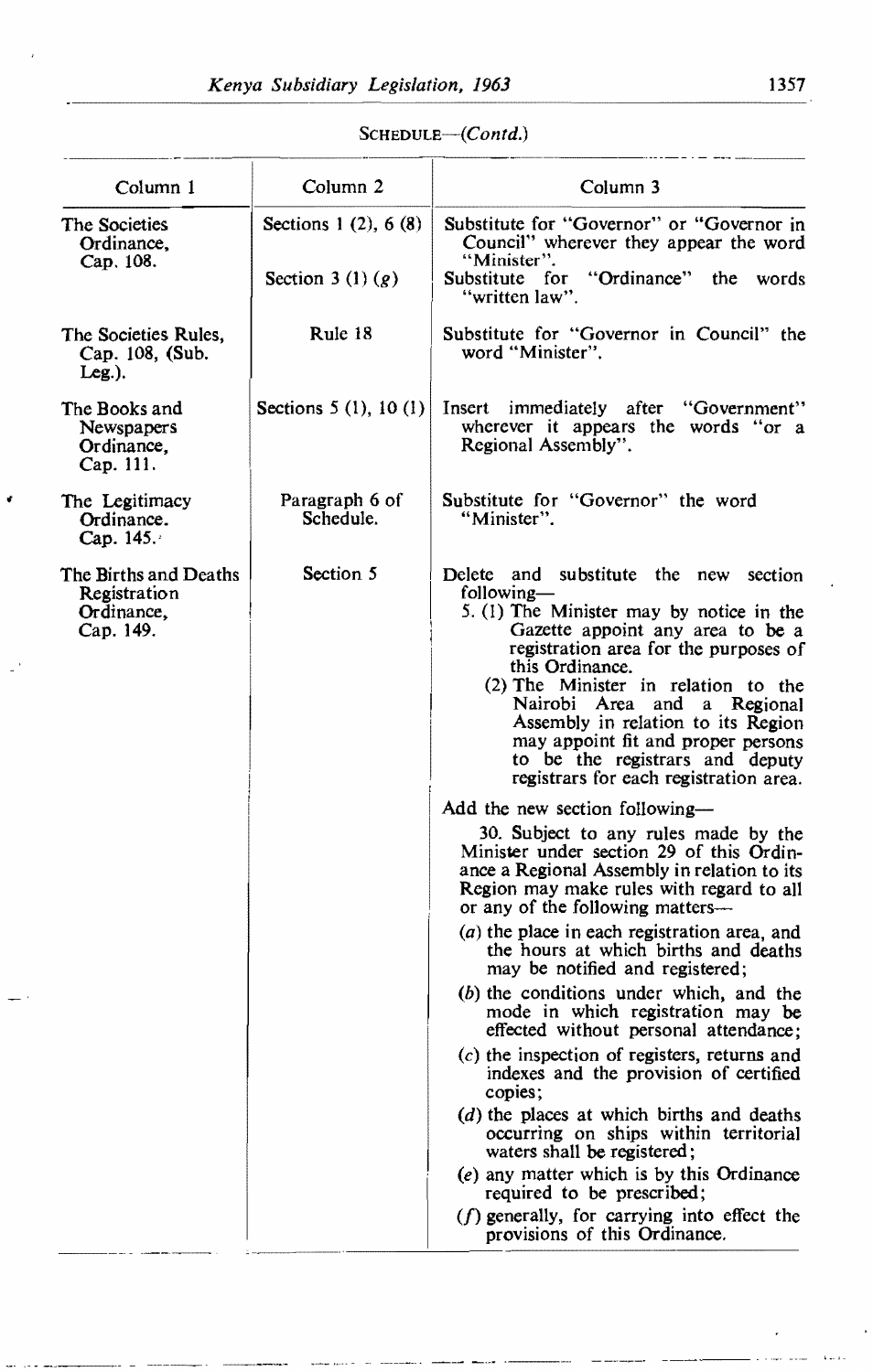SCHEDULE-(Contd.)

| Column 1                                                                          | Column <sub>2</sub>               | Column <sub>3</sub>                                                                                                                                                                                                                                                                                                                                                                                                                                   |
|-----------------------------------------------------------------------------------|-----------------------------------|-------------------------------------------------------------------------------------------------------------------------------------------------------------------------------------------------------------------------------------------------------------------------------------------------------------------------------------------------------------------------------------------------------------------------------------------------------|
| The Marriage<br>Ordinance,<br>Cap. 150.                                           | Section 5                         | section<br>Delete and substitute<br>the new<br>following—<br>"5. The Minister in relation to the<br>Nairobi Area or a Regional Assembly in<br>relation to its Region shall appoint a fit<br>and proper person to be the registrar of<br>marriages for each district; and may also<br>from time to time appoint a deputy<br>registrar of marriages for any district to<br>act in the absence or during the illness or<br>incapacity of the registrar". |
|                                                                                   | Section 6                         | Insert immediately after "Minister" wherever<br>it appears the words "in relation to the<br>Nairobi area or a Regional Assembly in<br>relation to its Region".                                                                                                                                                                                                                                                                                        |
|                                                                                   | Section 21                        | Delete "a Provincial Commissioner" and<br>substitute the words "a registrar".                                                                                                                                                                                                                                                                                                                                                                         |
|                                                                                   | Section 25                        | Delete "by the Minister" in line 2.                                                                                                                                                                                                                                                                                                                                                                                                                   |
|                                                                                   | Section 40                        | Delete and substitute the new section<br>following—<br>"40. The Minister in relation to the<br>Nairobi Area, or in relation to section<br>14 of this Ordinance, or a Regional<br>Assembly in relation to its Region, may<br>when satisfied of the poverty of the<br>parties reduce the amount of the said<br>fees, or remit them altogether; and, if they<br>have been paid, order their refund".                                                     |
| Marriage Districts<br>Constituted under<br>section 4, Cap. 150<br>$(Sub. Leg.)$ . |                                   | Delete the words "The Turkana District and<br>the Northern Frontier District together<br>form a marriage district".                                                                                                                                                                                                                                                                                                                                   |
| The Marriage Rules<br>Cap. 150<br>$(Sub. Leg.)$ .                                 | First Schedule,<br>Forms 5 and 6. | Substitute for "Province" wherever it appears<br>the word "Region".                                                                                                                                                                                                                                                                                                                                                                                   |
| The African Christian<br>Marriage and<br>Divorce Ordinance,<br>Cap. 151.          | Section 6                         | Substitute for "Governor" the word<br>"Minister".                                                                                                                                                                                                                                                                                                                                                                                                     |
|                                                                                   | Section $8(2)$                    | Substitute for "Provincial Commissioner"<br>wherever it appears the words "a magis-<br>trate empowered to hold a subordinate<br>court of the first class".                                                                                                                                                                                                                                                                                            |
|                                                                                   | Section 11                        | for<br>"Governor"<br>Substitute<br>the<br>words<br>"Minister in relation to the Nairobi<br>Area, or a Regional Assembly in relation<br>to its Region".                                                                                                                                                                                                                                                                                                |
|                                                                                   |                                   |                                                                                                                                                                                                                                                                                                                                                                                                                                                       |

 $\mathbb{Z}^{\mathbb{Z}}$  $\sim$   $\sim$  -  $-$ 

 $\bar{.}$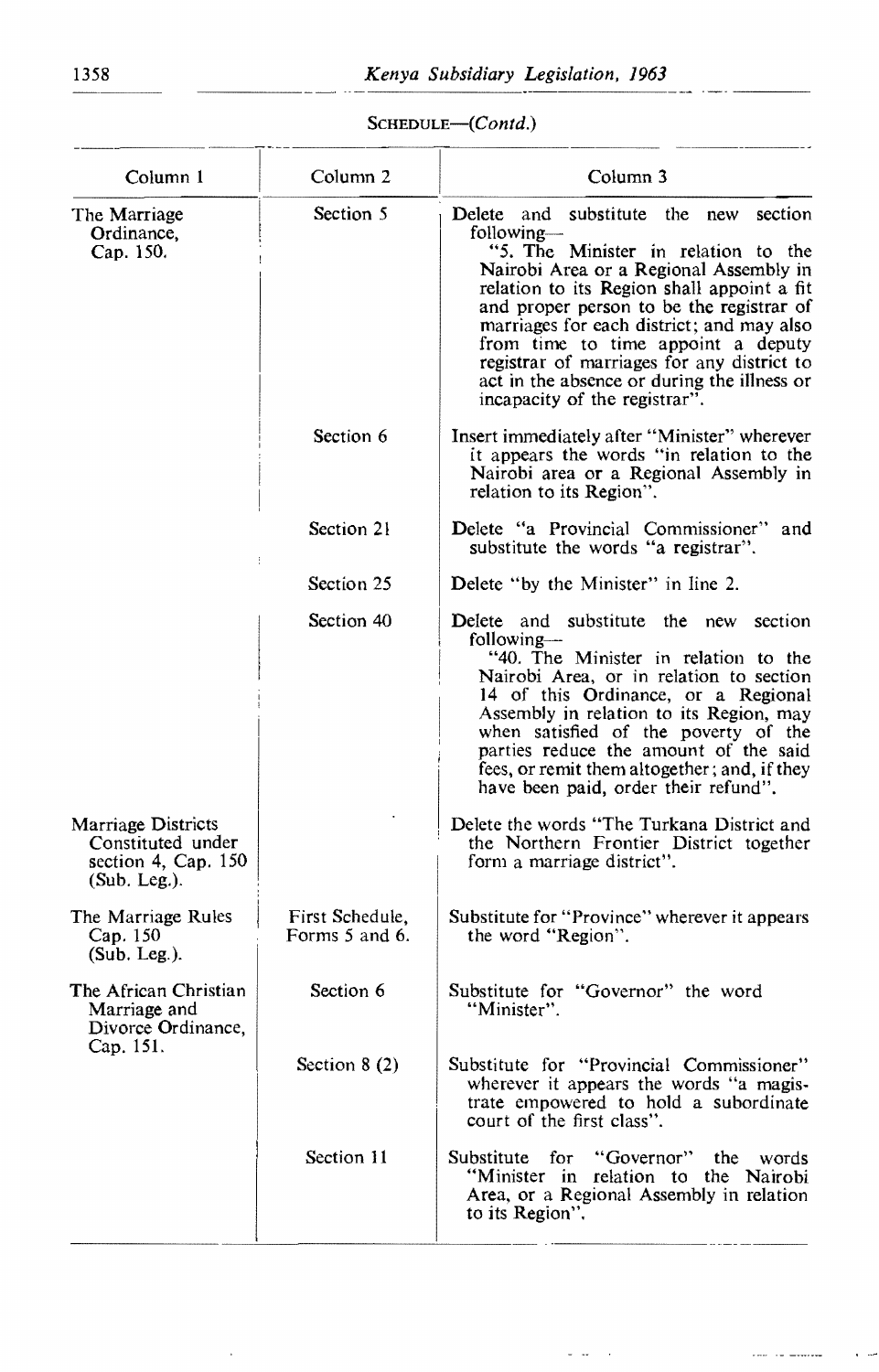| $S$ CHEDULE— $(Contd.)$ |  |
|-------------------------|--|
|-------------------------|--|

| Column 1                                                                                                                                                     | Column 2                                       | Column 3                                                                                                                                                                                                                                                                                                                                                                                                                                                                                                                   |
|--------------------------------------------------------------------------------------------------------------------------------------------------------------|------------------------------------------------|----------------------------------------------------------------------------------------------------------------------------------------------------------------------------------------------------------------------------------------------------------------------------------------------------------------------------------------------------------------------------------------------------------------------------------------------------------------------------------------------------------------------------|
| The Mohammedan<br>Marriage and<br>Divorce<br>Registration<br>Ordinance,<br>Cap. 155.                                                                         | Section 4<br>Section 23                        | Insert immediately after "Minister" where-<br>ever it appears the words "in relation to<br>the Nairobi Area, or a Regional Assembly<br>in relation to its Region".<br>Renumber the present section as subsection<br>$(1)$ and add the new subsection following—                                                                                                                                                                                                                                                            |
|                                                                                                                                                              |                                                | "(2) Subject to any rules made by the<br>Minister under sub-section (1) a Regional<br>Assembly, in relation to its Region may<br>make rules with regard to the following<br>matters and generally for carrying into<br>effect the provisions of this Ordinance-<br>(a) for regulating the attendance of<br>assistant registrars at the celebration<br>of marriages;<br>(b) for regulating the grant of copies by<br>assistant registrars;<br>$(c)$ for regulating the application of<br>fees levied under this Ordinance." |
| The Public Trustee<br>Ordinance,<br>Cap. 168.                                                                                                                | Section 18 (1) $(d)$                           | Substitute for "Ordinance" the words<br>"written law".                                                                                                                                                                                                                                                                                                                                                                                                                                                                     |
| The Public Trustee<br>Rules, Cap. 168,<br>(Sub. Leg.)                                                                                                        | Rule 25                                        | Substitute for "Nairobi Extra-Provincial<br>District the words "Nairobi Area".                                                                                                                                                                                                                                                                                                                                                                                                                                             |
| The Employment<br>Ordinance,<br>Cap. 266.                                                                                                                    | Sections 2, 3<br>Section 3<br>Section 31 $(4)$ | Substitute for "Governor in Council" where-<br>ever it appears the word "Minister".<br>Insert immediately after "includes" in the<br>definition of "the Government"<br>the<br>words "a Regional Assembly".<br>Substitute for "province" wherever it appears<br>the word "Region"; and for "Provincial                                                                                                                                                                                                                      |
|                                                                                                                                                              | Section 31 (5) $(a)$                           | Commissioner" the words "Civil Secre-<br>tary".<br>Substitute for "District Officer" wherever it<br>appears the words "Assistant Regional<br>Government Agent".                                                                                                                                                                                                                                                                                                                                                            |
| The Employment<br>(Recruiters and<br>Labour Agents)<br>Rules, Cap. 226,<br>$(Sub. Leg.)$ .                                                                   | Schedule                                       | for<br>"Province"<br>Substitute<br>the<br>word<br>"Region".                                                                                                                                                                                                                                                                                                                                                                                                                                                                |
| Appointment of<br>Committees and<br>Appeals Tribunals<br>under rules 11 and<br>15 of the<br>Employment<br>(Casual Labour)<br>Rules, Cap. 226<br>(Sub. Leg.). |                                                | Substitute for "District Officer" the words<br>"Assistant Regional Government Agent".                                                                                                                                                                                                                                                                                                                                                                                                                                      |

 $\sim$   $\sim$   $\sim$ 

 $\mathbf{I}$ *. t*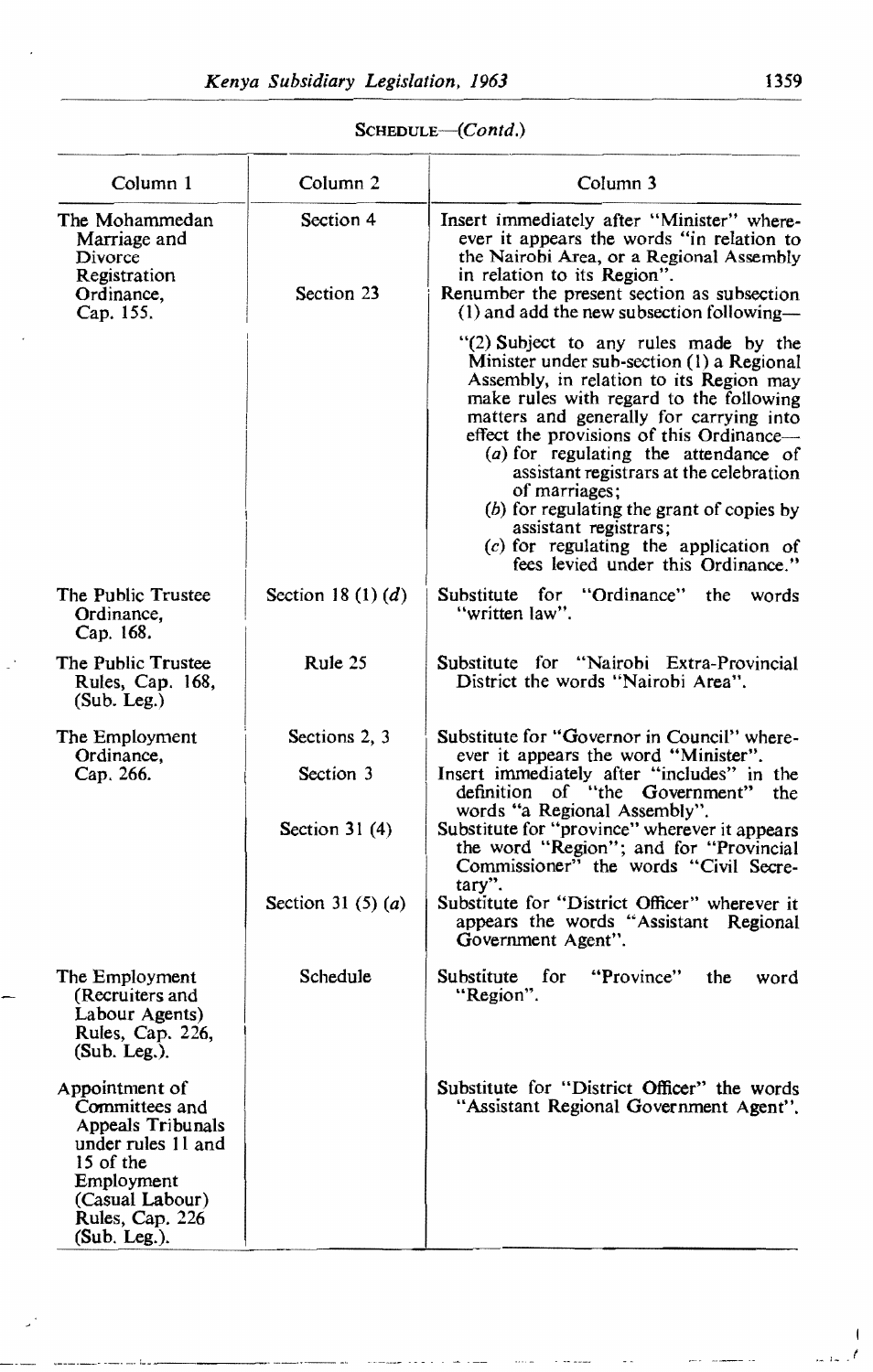$- -$ 

*SCHEDuLE-(Contd.)* 

| Column 1                                                                                 | Column <sub>2</sub>                                                                                        | Column 3                                                                                                                                                                                       |
|------------------------------------------------------------------------------------------|------------------------------------------------------------------------------------------------------------|------------------------------------------------------------------------------------------------------------------------------------------------------------------------------------------------|
| The Employment of<br>Women, Young<br>Persons and<br>Children Ordinance,<br>Cap. 227.     | Section 6                                                                                                  | Substitute for "Governor in Council" the<br>word "Minister".                                                                                                                                   |
| The Employment of<br>Children Rules<br>(Cap. 227),<br>(Sub. Leg.).                       |                                                                                                            | Substitute for "Nairobi Extra-Provincial<br>District" wherever it appears the words<br>"Nairobi Area".                                                                                         |
| The Domestic<br>Employment<br>Registration<br>Ordinance,<br>Cap. 228.                    | Section 4                                                                                                  | Substitute for "Governor" the word<br>"Minister".                                                                                                                                              |
| The Regulation of<br>Wages and<br>Conditions of<br>Employment<br>Ordinance,<br>Cap. 229. | Sections 4, 11,<br>First Schedule<br>(paragraph 6),<br>Second Schedule<br>(paragraph 1).<br>Section $7(5)$ | Substitute for "Governor in Council" where-<br>ever it appears the word "Minister".<br>Substitute for "Legislative Council" where-<br>ever it appears the words "National                      |
|                                                                                          | Section 10 $(3)$ $(b)$                                                                                     | Assembly".<br>Delete "with the approval of the Governor<br>in Council" and "with such approval as<br>aforesaid".                                                                               |
| The Trade Unions<br>Ordinance,<br>Cap. 233.                                              | Section 2<br>Sections 5, 6, 54<br>Section 53 $(4)$                                                         | Delete the definition of "local authority".<br>Substitute for "Governor" or "Governor in<br>Council" wherever they appear the word<br>"Minister".<br>Insert immediately after "Government" the |
|                                                                                          |                                                                                                            | words "or a Regional Assembly".                                                                                                                                                                |
| The Essential<br>Services                                                                | Section 21 $(1)$                                                                                           | Substitute for "Governor in Council" the<br>words "Prime Minister".                                                                                                                            |
| (Arbitration)<br>Ordinance,<br>Cap. 235.                                                 | Section $22(2)$                                                                                            | Substitute for "Legislative Council" where-<br>ever it appears the words "National                                                                                                             |
|                                                                                          | Schedule                                                                                                   | Assembly".<br>Insert immediately after "Government" the<br>words "of a Regional Assembly".                                                                                                     |
| The Workmen's<br>Compensation<br>Ordinance.<br>Cap. 236.                                 | Sections 2, 3, 26,<br>28, 41, 42.                                                                          | Substitute for "Governor" or "Governor in<br>Council" wherever they appear the word<br>"Minister".<br>Insert in its alphabetical sequence the new                                              |
|                                                                                          | Section 3                                                                                                  | definition following-<br>"Government" includes a Regional<br>Assembly.                                                                                                                         |
| The Industrial<br>Training<br>Ordinance,<br>Cap. 237.                                    | Section 12 (3) $(a)$                                                                                       | Substitute for "District Officer" the words<br>"Assistant Regional Government Agent".                                                                                                          |

ł,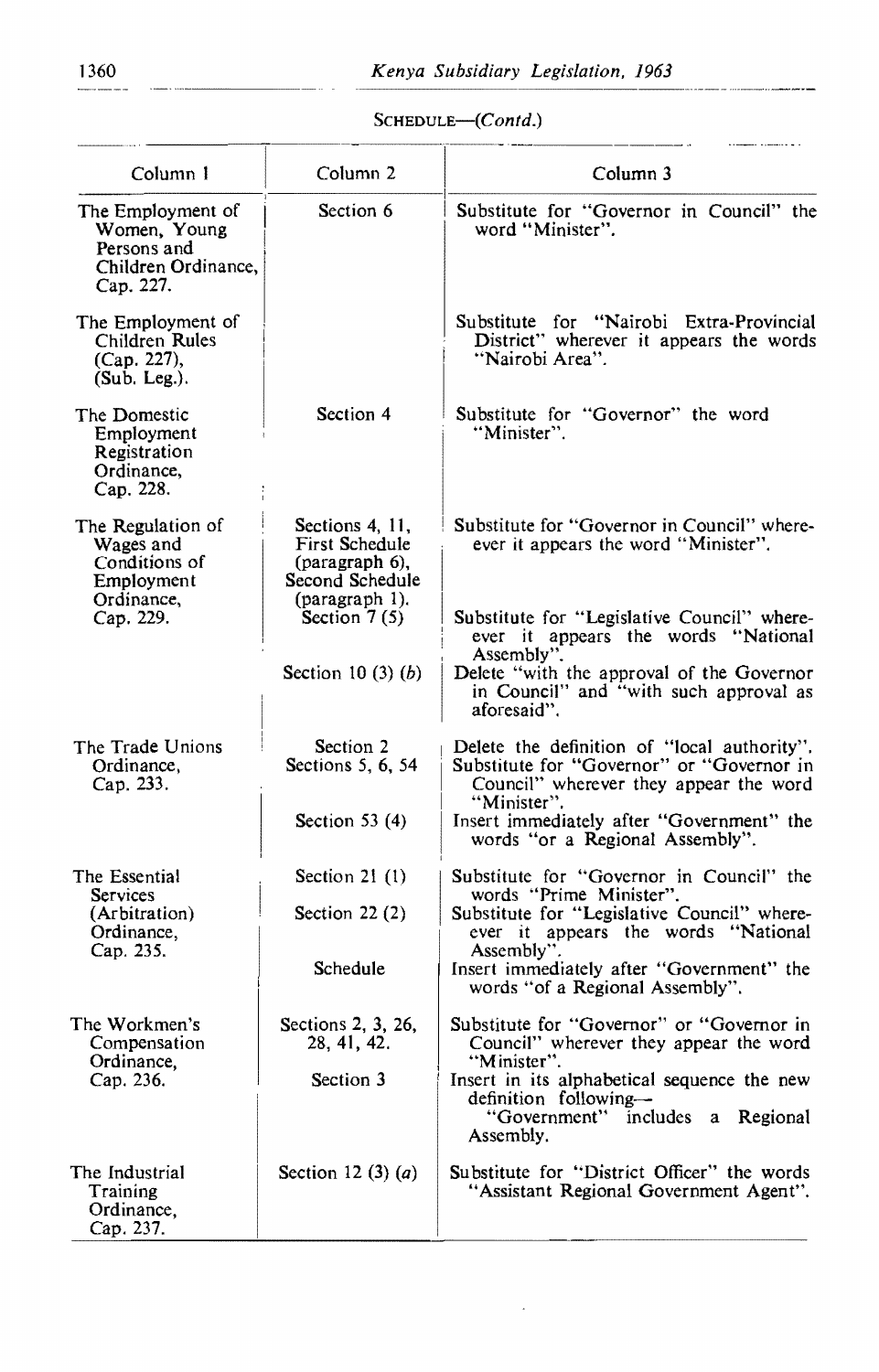| Column 1                                                                  | Column <sub>2</sub>                                            | Column 3                                                                                                                                                                                                                                                                                                                                                                                                                                                                           |
|---------------------------------------------------------------------------|----------------------------------------------------------------|------------------------------------------------------------------------------------------------------------------------------------------------------------------------------------------------------------------------------------------------------------------------------------------------------------------------------------------------------------------------------------------------------------------------------------------------------------------------------------|
| The Shipping<br>Ordinance,<br>Cap. 389.                                   | Sections 6, 20, 23,<br>24, 31, 32, 37, 39,<br>56, 58, 83, 105. | Substitute for "Governor" or "Governor in<br>Council" wherever they appear the word<br>"Minister".                                                                                                                                                                                                                                                                                                                                                                                 |
|                                                                           | Section $31(2)$                                                | Substitute for "Legislative Council" the<br>words "National Assembly".                                                                                                                                                                                                                                                                                                                                                                                                             |
|                                                                           | Section 82                                                     | Substitute for "Permanent Secretary for<br>Commerce and Industry" the words<br>"Permanent Secretary for Works and<br>Communications".                                                                                                                                                                                                                                                                                                                                              |
| The Aerodromes<br>(Control of<br>Obstructions)<br>Ordinance,<br>Cap. 396. |                                                                | Add the new section following-<br>"13. The Minister with the concurrence<br>of the relevant Regional Assembly, may<br>by Order published in the Kenya Gazette<br>and the relevant Regional Gazette, dele-<br>gate any of the powers or duties conferred<br>or imposed on the Minister under this<br>Ordinance subject to such limitations and<br>conditions as he deems fit, to a Regional<br>Assembly in relation to any aerodrome or<br>aerodromes situated within its Region".  |
| The Aerodrome<br>Regulations<br>Ordinance,<br>Cap. 397.                   |                                                                | Add the new section following-<br>"8. The Minister, with the concurrence<br>of the relevant Regional Assembly, may<br>by Order published in the Kenya Gazette<br>and the relevant Regional Gazette,<br>delegate any of the powers or duties<br>conferred or imposed on the Minister<br>under this Ordinance, subject to such<br>limitations and conditions as he deems<br>fit, to a Regional Assembly in relation to<br>any aerodrome or aerodromes situated<br>within its Region. |
| The Road Authority<br>Ordinance,<br>Cap. 401.                             | Section 3                                                      | Substitute for "Governor" and "Governor<br>in Council" wherever this appears the<br>words "Prime Minister".                                                                                                                                                                                                                                                                                                                                                                        |
|                                                                           | Section $3(6)$                                                 | Delete "nominated by the Governor in<br>Council".                                                                                                                                                                                                                                                                                                                                                                                                                                  |
|                                                                           | Sections 7, 8 $(f)$ ,<br>10 (2) (e), $11.$                     | Substitute for "Governor" and "Governor<br>in Council" wherever they appear the<br>word "Minister".                                                                                                                                                                                                                                                                                                                                                                                |
|                                                                           | Sections 10 $(2)$ $(e)$ ,<br>13 $(2)$ , 13 $(4)$ .             | Substitute for "Legislative Council" where-<br>ever it appears the words "National<br>Assembly".                                                                                                                                                                                                                                                                                                                                                                                   |

and the

*SCHEDULE-(Contd.)*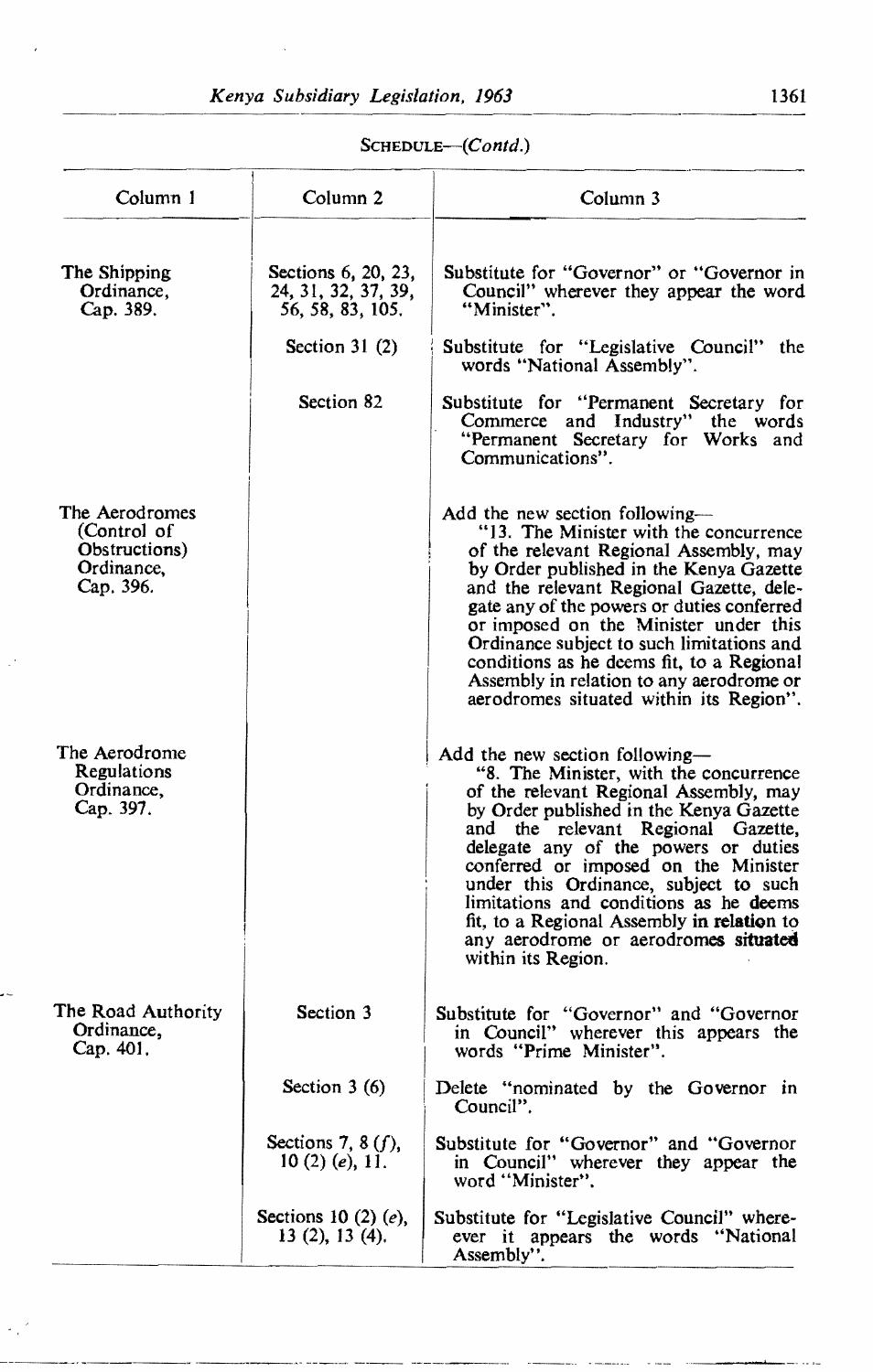SCHEDULE-(Contd.)

| Column 1                                                                                                                                                 | Column <sub>2</sub>                                                                              | Column 3                                                                                                                                                                                                                                                                                                                                                                                                                                                           |
|----------------------------------------------------------------------------------------------------------------------------------------------------------|--------------------------------------------------------------------------------------------------|--------------------------------------------------------------------------------------------------------------------------------------------------------------------------------------------------------------------------------------------------------------------------------------------------------------------------------------------------------------------------------------------------------------------------------------------------------------------|
| The Transport<br>Licensing<br>Ordinance,<br>Cap. 404.                                                                                                    | Sections 2, 3, 6,<br>12, 19.<br>Section $3(1)$                                                   | Substitute for "Governor" and "Governor<br>in Council" wherever they appear the<br>word "Minister".<br>Delete "seven persons appointed by the<br>Governor in Council who shall also<br>appoint one of such persons to be chair-<br>man" and substitute "a chairman appoint-<br>ed by the Prime Minister and eight<br>members, of whom one shall be appointed<br>by the Minister to represent the Nairobi<br>Area, and one appointed by each Regional<br>Assembly". |
|                                                                                                                                                          | Section $3(15)$<br>Section $19(2)$<br>$19(3)$ .                                                  | Delete "or to any Provincial Commissioner<br>or District Commissioner".<br>Substitute for "Governor in Council" where-<br>ever it appears the words "Prime Minis-<br>ter".                                                                                                                                                                                                                                                                                         |
| Persons, Vehicles and<br>Ships Exempted<br>from all or any of<br>the Provisions of<br>this Ordinance<br>under Section 4 (6),<br>Cap. 404<br>(Sub. Leg.). | Paragraph 3                                                                                      | Insert immediately after "Crown" the words<br>"any Regional Assembly".                                                                                                                                                                                                                                                                                                                                                                                             |
| The Insurance (Motor<br>Vehicles Third<br>Party Risks),<br>Ordinance,<br>Cap. 405.                                                                       | Section 2<br>Section 4 $(3)$<br>Section $9(3)$                                                   | Substitute for "Governor in Council" the<br>word "Minister".<br>Insert immediately after "Government" the<br>words "by a Regional Assembly".<br>Substitute for "Commissioner of Police"<br>the words "Inspector-General of Police or<br>a Regional Commissioner of Police".                                                                                                                                                                                        |
| The Lakes and Rivers<br>Ordinance,<br>Cap. 409.                                                                                                          | Sections 3, 4, 5, 6,<br>7, 9, 10, 11<br>Third Schedule,<br>Fifth Schedule<br>(paragraphs 1, 10). | Substitute for "Governor" or "Governor in<br>Council" wherever they appear the word<br>"Minister".                                                                                                                                                                                                                                                                                                                                                                 |
|                                                                                                                                                          | Fifth Schedule<br>(paragraph 9).                                                                 | Insert immediately after "Government" the<br>words "or a Regional Assembly".                                                                                                                                                                                                                                                                                                                                                                                       |
| The Lakes and Rivers<br>(Regulation of<br>Boats on Lake<br>Naivasha), Rules,<br>Cap. 409<br>$(Sub. Leg.)$ .                                              | <b>Rules 2, 25</b>                                                                               | Substitute for "Governor" wherever<br>it.<br>appears the word "Minister".                                                                                                                                                                                                                                                                                                                                                                                          |
| The Insurance<br>Companies<br>Ordinance,<br>Cap. 487.                                                                                                    | Section 47                                                                                       | Substitute for "Governor in Council" the<br>word "Minister".                                                                                                                                                                                                                                                                                                                                                                                                       |

 $\overline{\phantom{a}}$